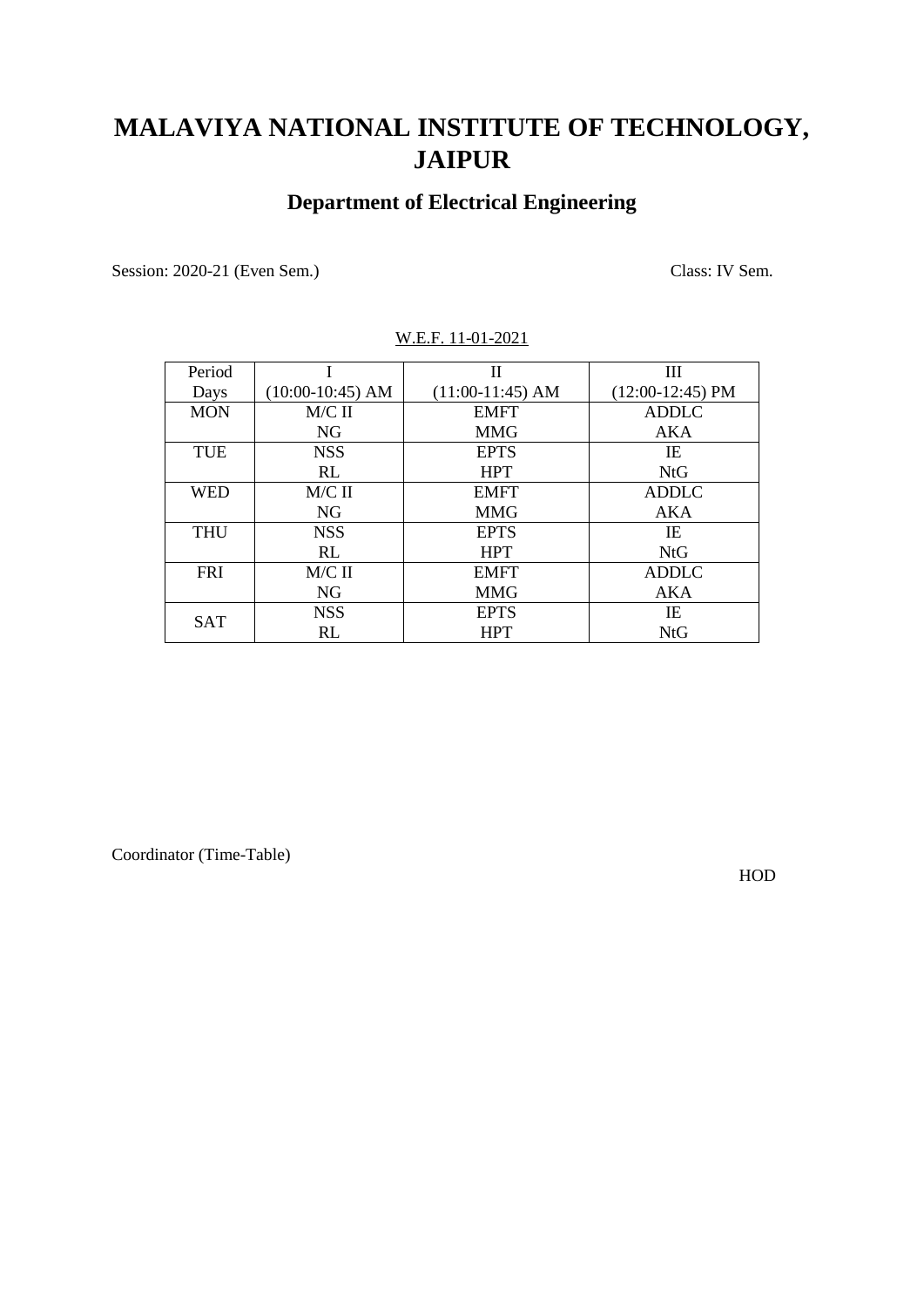### **Department of Electrical Engineering**

Session: 2020-21 (Even Sem.) Class: VI Sem.

| Period     |                  | $\mathbf{H}$       | Ш                  | IV                 |
|------------|------------------|--------------------|--------------------|--------------------|
| Days       | $(9:00-9:45)$ AM | $(10:00-10:45)$ AM | $(11:00-11:45)$ AM | $(12:00-12:45)$ AM |
| <b>MON</b> |                  | <b>EDC</b>         | <b>MCTDT</b>       | <b>DSP</b>         |
|            |                  | <b>AKV</b>         | <b>VPS</b>         | HM                 |
| <b>TUE</b> | <b>EDC</b>       |                    | <b>OCPS</b>        | <b>PSRDE</b>       |
|            | <b>AKV</b>       |                    | KV                 | <b>RB</b>          |
| <b>WED</b> | <b>OCPS</b>      | <b>EDC</b>         | <b>MCTDT</b>       | <b>DSP</b>         |
|            | KV               | <b>AKV</b>         | <b>VPS</b>         | HM                 |
| <b>THU</b> | <b>MCTDT</b>     |                    | <b>OCPS</b>        | <b>PSRDE</b>       |
|            | <b>VPS</b>       |                    | KV                 | RB                 |
| <b>FRI</b> | <b>PSRDE</b>     | <b>EDC</b>         | <b>MCTDT</b>       | <b>DSP</b>         |
|            | <b>RB</b>        | <b>AKV</b>         | <b>VPS</b>         | HM                 |
|            | <b>DSP</b>       |                    | <b>OCPS</b>        | <b>PSRDE</b>       |
| <b>SAT</b> | HM               |                    | <b>KV</b>          | <b>RB</b>          |

#### W.E.F. 11-01-2021

Coordinator (Time-Table)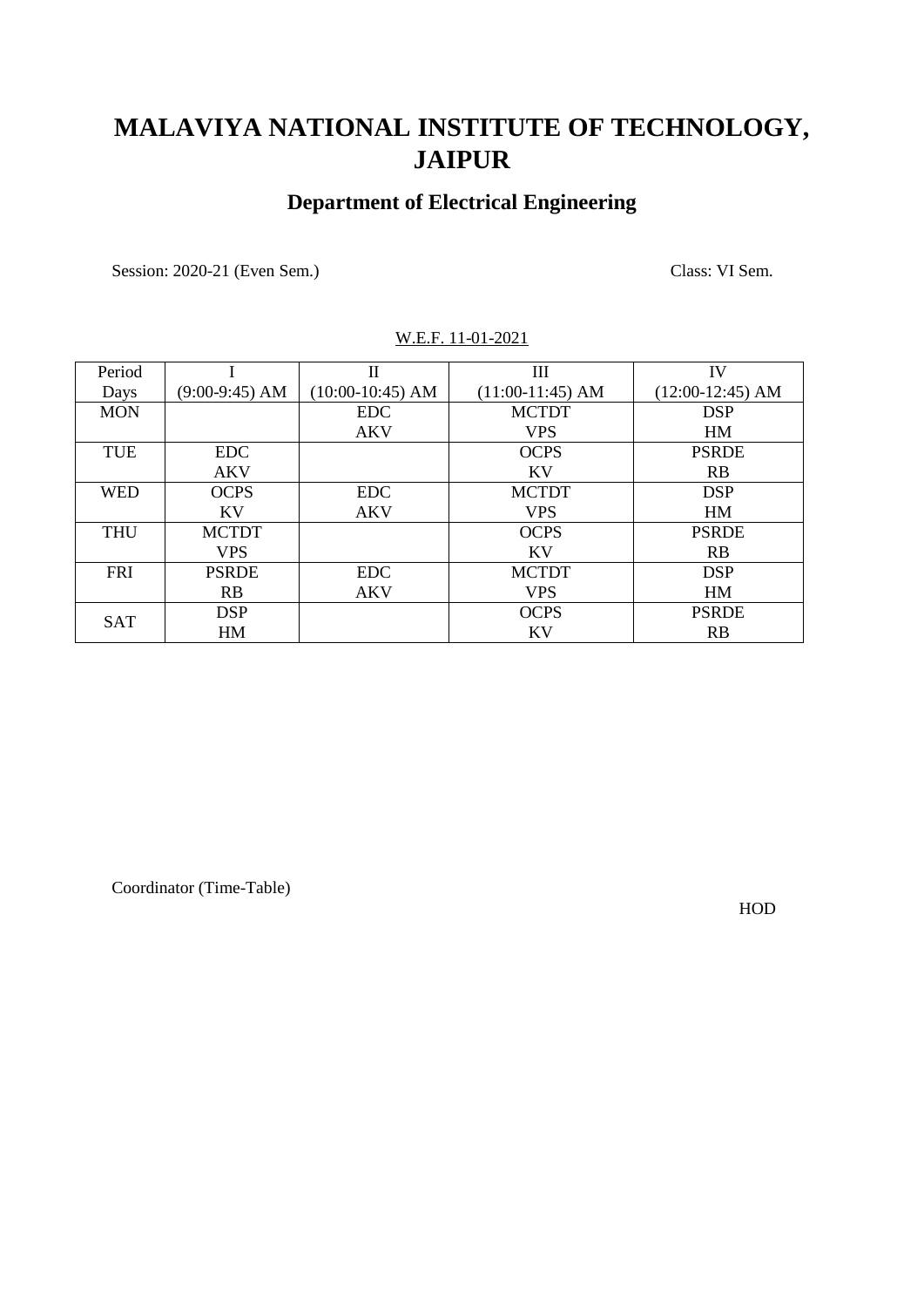### **Department of Electrical Engineering**

Session: 2020-21 (Even Sem.) Class: M.Tech II Sem. (PE)

| Period     |               | $\mathbf{I}$    | $\mathop{\rm III}$ | IV              | V               |
|------------|---------------|-----------------|--------------------|-----------------|-----------------|
| Days       | $(9:00-9:45)$ | $(10:00-10:45)$ | $(11:00-11:45)$    | $(12:00-12:45)$ | $(13:00-13:45)$ |
| <b>MON</b> |               |                 | <b>PWMCA</b>       |                 |                 |
|            |               |                 | <b>KS</b>          |                 |                 |
| <b>TUE</b> |               |                 | <b>PWMCA</b>       |                 | <b>FACTS</b>    |
|            |               |                 | <b>KS</b>          |                 | <b>RT</b>       |
| <b>WED</b> |               |                 | <b>PWMCA</b>       |                 | <b>FACTS</b>    |
|            |               |                 | <b>KS</b>          |                 | <b>RT</b>       |
| <b>THU</b> |               | <b>DSP</b>      | <b>MCT</b>         |                 | <b>FACTS</b>    |
|            |               | HM              | <b>NS</b>          |                 | <b>RT</b>       |
| <b>FRI</b> |               | <b>DSP</b>      | <b>MCT</b>         |                 |                 |
|            |               | HM              | <b>NS</b>          |                 |                 |
| <b>SAT</b> |               | <b>DSP</b>      | <b>MCT</b>         |                 |                 |
|            |               | HM              | <b>NS</b>          |                 |                 |

#### W.E.F. 11-01-2021

Coordinator (time table)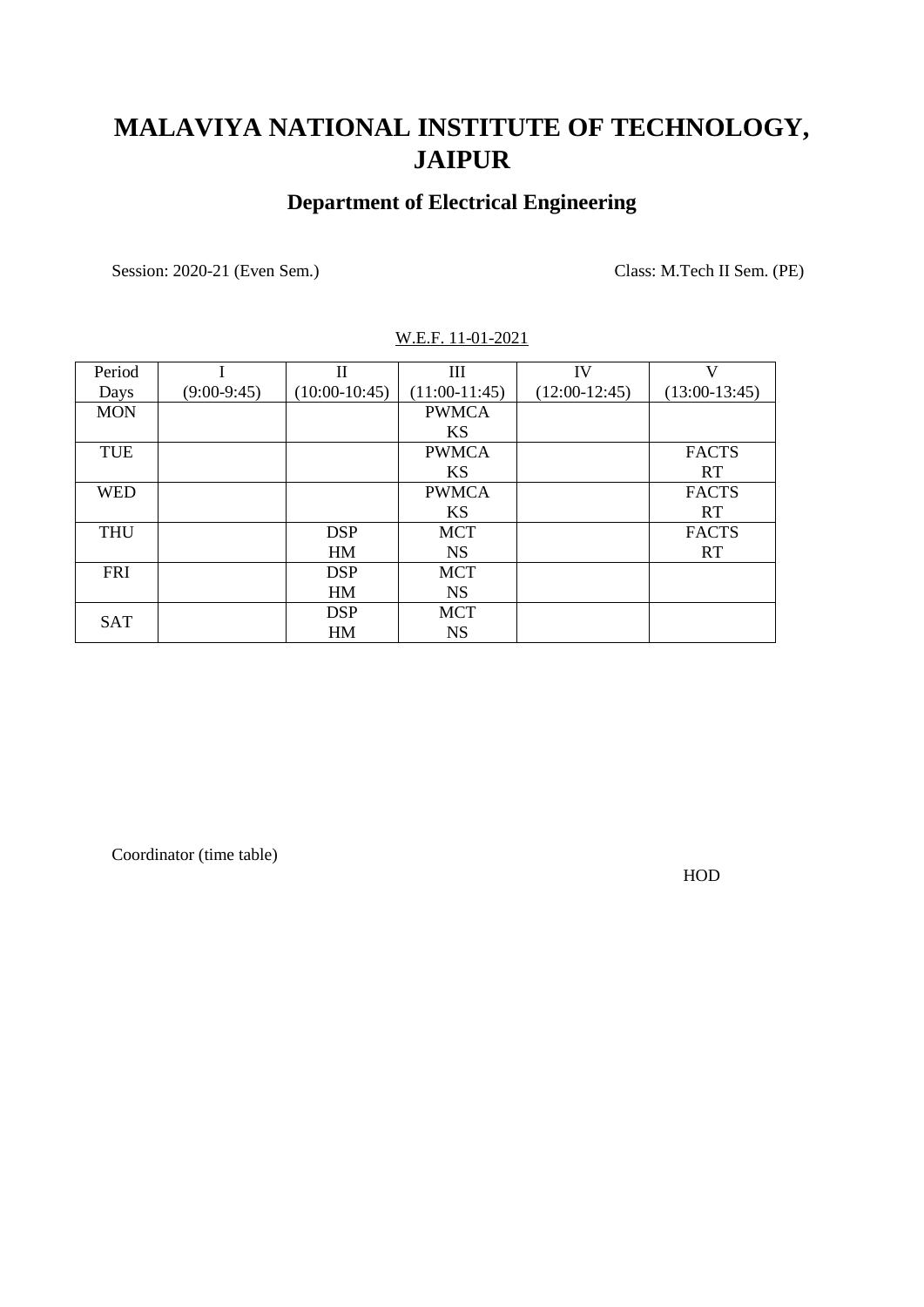### **Department of Electrical Engineering**

Session: 2020-21 (Even Sem.) Class: M.Tech II Sem. (PM)

| Period     |               | П               | Ш               | IV              | V               |
|------------|---------------|-----------------|-----------------|-----------------|-----------------|
| Days       | $(9:00-9:45)$ | $(10:00-10:45)$ | $(11:00-11:45)$ | $(12:00-12:45)$ | $(13:00-13:45)$ |
| <b>MON</b> |               | <b>EPPEP</b>    |                 | <b>MLDA</b>     | <b>PSA</b>      |
|            |               | <b>SS</b>       |                 | <b>RK</b>       | P <sub>J</sub>  |
| <b>TUE</b> | <b>EPGR</b>   | <b>EPPEP</b>    |                 | <b>MLDA</b>     |                 |
|            | RB            | SS              |                 | R <sub>K</sub>  |                 |
| <b>WED</b> | <b>EPGR</b>   | <b>EPPEP</b>    |                 | <b>MLDA</b>     |                 |
|            | RB            | SS              |                 | RK.             |                 |
| <b>THU</b> | <b>EPGR</b>   |                 |                 | <b>PSA</b>      |                 |
|            | RB            |                 |                 | $\mathbf{P}$    |                 |
| <b>FRI</b> |               |                 |                 | <b>PSA</b>      |                 |
|            |               |                 |                 | $\mathbf{P}$    |                 |

#### W.E.F. 11-01-2021

Coordinator (Time-Table)